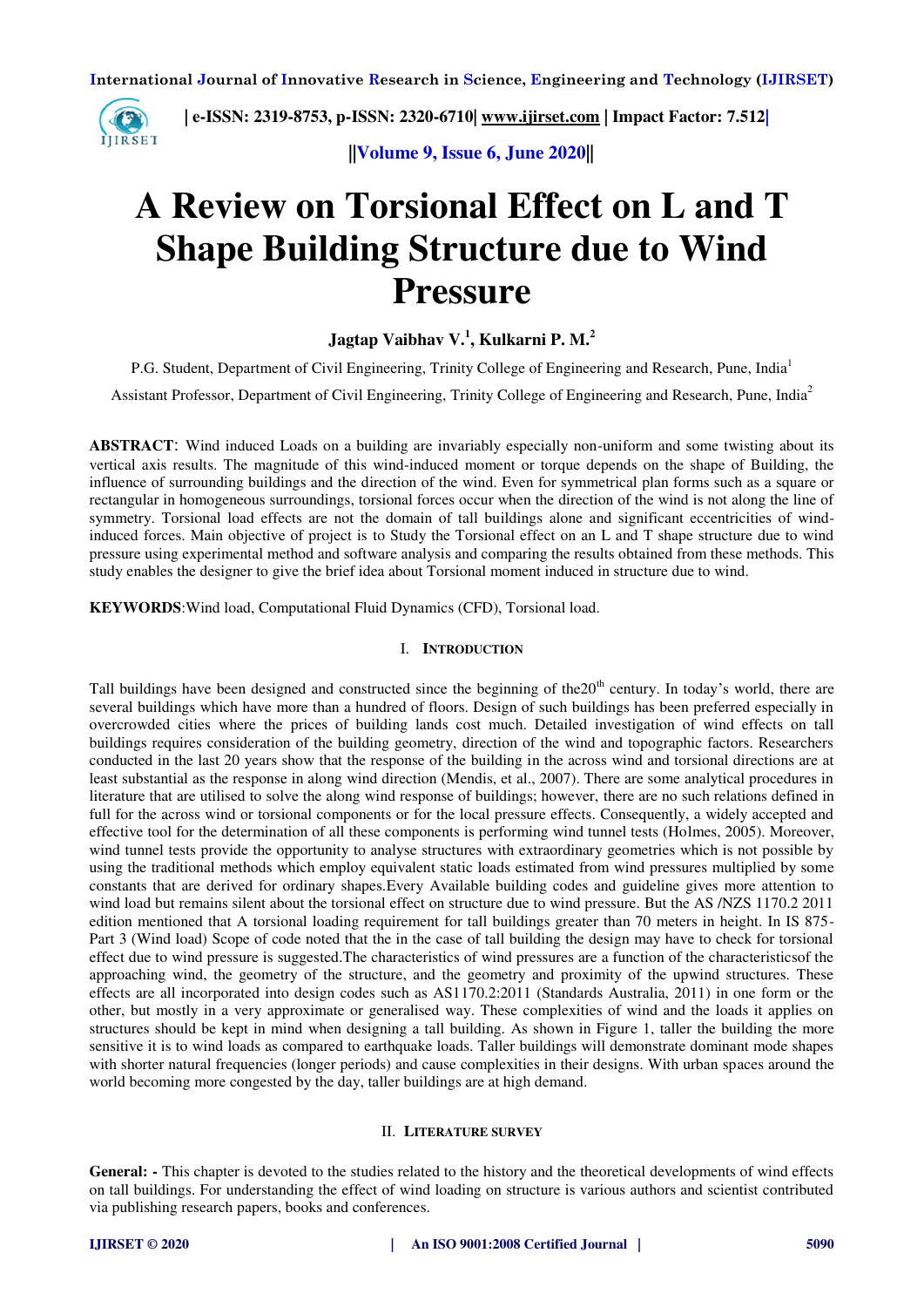

## **| e-ISSN: 2319-8753, p-ISSN: 2320-6710| [www.ijirset.com](http://www.ijirset.com/) | Impact Factor: 7.512|**

## **||Volume 9, Issue 6, June 2020||**

**Review on literature: -P. MENDIS Et. Al. (2007)**: - This paper provides an outline of advanced level of wind design, in the context of the Australian wind code, and illustrate the exceptional benefits it offers over simplified approaches. Wind tunnel testing, which has the potential benefits of further refinement in deriving design wind loading and its effects on tall building, is also emphasized. This paper has considered number of key factors associated with the design of tall buildings to the effects of wind loading, the general design requirement for structural strength and serviceability assume particularly importance in the case of tall building design as significant dynamic response can results from both buffeting and cross-wind wind loading excitation mechanism and it also explain the wind tunnel testing, comfort criteria to human response to building motion, use of dampers for effective energy dissipation and Computational Fluid Dynamic Techniques (CFD).

**Ravindra Ahlawat, Ashok Kumar Ahuja. (2015)** In this paper Experimental study is carried out on the 'Y' shaped tall building in an open circuit wind tunnel to investigate the wind loads generated on the building in isolated as well as interference condition. The Base Shear (Fx), Overturning Moment (My), Torsional Moment (Mz). acting on instrumented model were measured. For the isolated condition, the measurements were made for many wind incidents angles. For studying the interference effect, two similar building model placing side by side and spacing between two models varied and they observed that wind incidence angle greatly affects the wind induced loads on the 'Y' plan shaped building For this they are perform three experimental setup one is individual setup A is side by side placing of 'Y' shaped building and setup B is tandem configuration where the 'Y' shape building model is placing front to front each other. After performing the wind tunnel testing on 'Y' shaped building they concluded the wind load on 'Y' plan shape building is highly influenced by the wind incidence angle. Interference effects are beneficial for setup B (Tandem Configuration) but have an adverse effect on setup A (Side by Side Configuration). Torsional moment on the building under interference condition may be greater than that of isolated condition due to the asymmetric distribution of wind around the building.

**Bhumika Pashine, V. D. Vaidya, Dr. D. P. Singh (2016): -** In this paper they are study the behaviour of high rise building against the wind force having two irregular geometry (T and L shape) and analysed for different heights. Both the geometries were investigated for 15, 25 and 30 storey and observed that all the parametric coefficient increase per unit length with increase in height. Also, direction of wind plays very vital role in behaviour of structure. The author performs only software analysis (STAAD Pro) of two irregular geometry with different height. They are observed during study the T shape building is more sensitive to wind than the L shape building hence less cost effective and serviceable. Torsional moment is one of the dominating factors and should be analysed properly in case of irregular geometry which increases per unit length with increase in height. Shear force either decrease or remains approximately constant per unit length with increase in height.

**N. Isyumov and P. C. Case. (2000): -** This is a conference paper is explaining about wind load induced torsional momentson structure they give the brief information about torsional load effect on tall building, building of intermediate height, and low building. Their concluding remark is very effective which talks about codes give insufficient attention to the effect of wind- induced torsion on structural frames. Wind-induced torque alters the distribution of wind forces within the main wind force resisting system. The partial loading requirement, while insufficient to fully estimate the effects of eccentricities in the overall wind-induced forces, is step in the right direction. Until the further data is available, it would be advisable to insist that the partial loading requirement, also be applied to low buildings which are now design for load patterns which don't fully recognize possible unbalances in the overall wind load.

**Daryl W. Boggs, Noriaki Hosoya, Leighton Cochran. (2000): -** This paper identifies some common sources of torsional loading in terms of building shape, interfering effects of nearby buildings and dynamic characteristic of the structural frames. It is shown that torsional loading is routinely larger than that provided for in most standards. They perform the wind tunnel testing on various shapes and measure the shear and torque on verity of elementary model shapes. In summary they mentioned the building codes and standards are lagged behind the recognition of torsion load type and ASCE 7 specifies an unbalanced load equivalent to an eccentricity of e/D=3.5 percent and in Eurocode 1 specifies the eccentricity of 10 percent.

**Zhitian Zhang, Mohamed Elsharawy, and Ted Stathopoulos. (2014): -** In this paper the experimental details and the results of extensive wind tunnel parametric investigations on wind induced torsion on L shaped building models. Experiments collected data in terms of wind directions, building heights and aspect ratios. Comparisons with the results obtained from rectangular building specified in current design standards and codes of practice were also carried out it has been shown clearly that these building models do experience significant torsional loads.the paper demonstrate that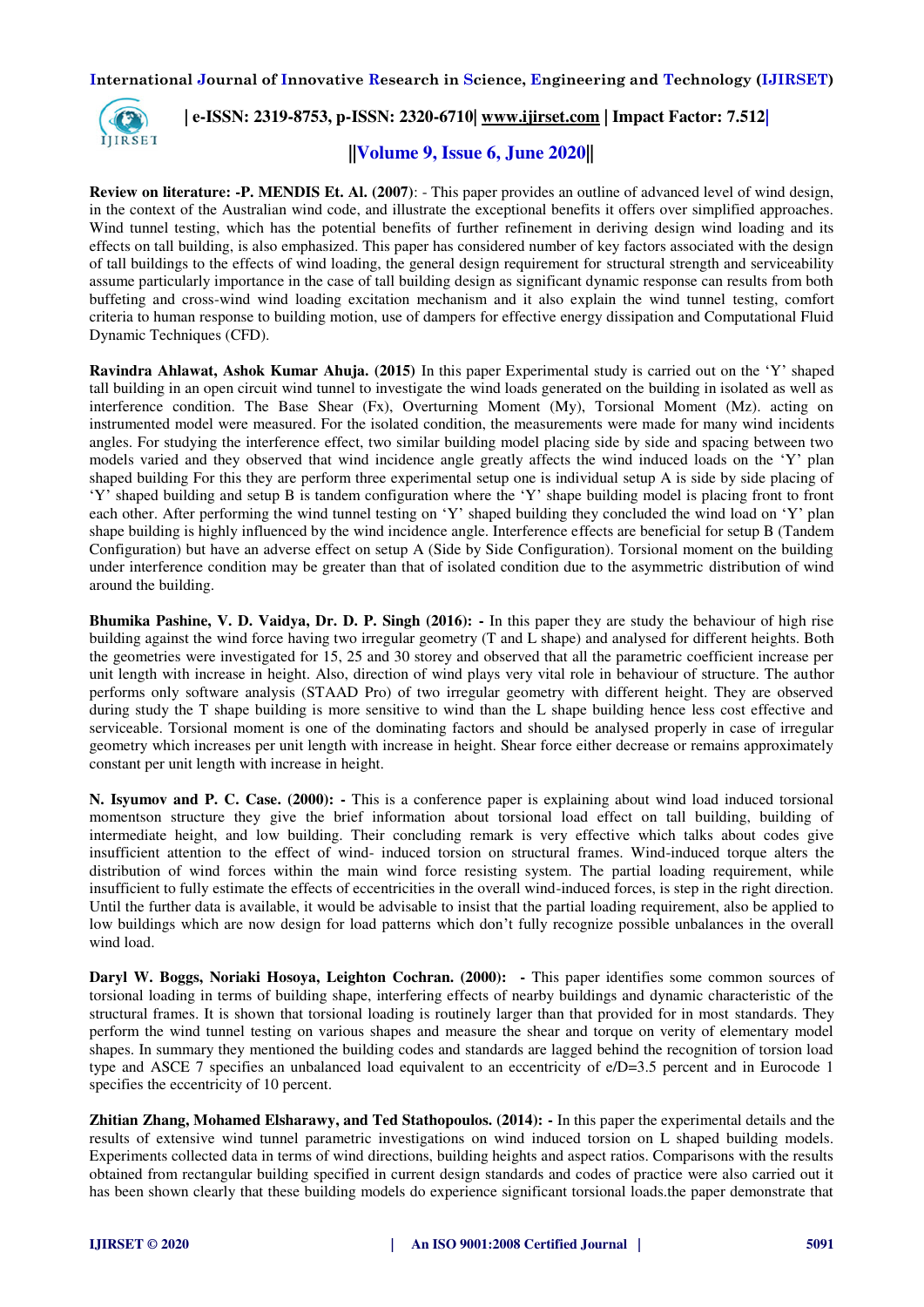

# **| e-ISSN: 2319-8753, p-ISSN: 2320-6710| [www.ijirset.com](http://www.ijirset.com/) | Impact Factor: 7.512|**

# **||Volume 9, Issue 6, June 2020||**

the torsional wind loads developed on the L-shaped low-rise buildings must be considered for design purpose and should receive further attention for incorporation in design standard. They are performing the wind tunnel test on L shaped building model with aspect ratio B/L from 2/3 to 1.0and height to width ratio H/B from 0.3 to 0.7, the maximum aerodynamic torque and the other two forces be employed simultaneously without discount.

**Mohamed Elsharawy, Ted Stathopoulos and K Galal. (2013): -** this paper presents wind tunnel test carried out to examine wind-induced overall structural loads on rectangular medium rise buildings and give the special importance to torsion and its peak shear forces in transverse and longitudinal direction. Two building model with same horizontal direction but different gabled-roof angles  $(0^{\circ}$  and 45 $^{\circ}$ ) were tested at different full scale equivalent eave height (20, 30, 40, 50 and 60 M) in open terrain exposure for all wind direction (every  $15\degree$ ) and results were obtain for along wind force, across wind force and torsional moment.The study found that flat roofed buildings maximum torsion for winds in transverse direction is associated with 80 percent of the overall shear force perpendicular to the longer horizontal building dimension and 45 percent of the maximum shear occurs perpendicular to smaller horizontal building dimension comparison of the wind tunnel results with current torsion provisions in the American wind standard, the Canadian and European wind codes demonstrate significant discrepancies. Suggested load combination factors were introduced aiming at an adequate evolution of wind load effects on rectangular medium rise buildings.

**Cuong K. Nguyen, et. al. (2006):-** In this paper the researcher's study the rectangular building model using CFD software ANSYS CFX 10. They made selected rectangular building models in this study have the same height of 75cm, and the same width of 10cm, but the depths are varied (10cm, 30cm, and 100cm). The height of the virtual wind tunnel is selected as 160cm and the width is chosen with the criteria that minimize CFD domain but ensure the blockage ratio is less than 5%. The scale of the building models is 1/400 with the highest wind velocity 10m/s at the gradient height, which becomes 125cm in this scaled model. The building models are placed 50cm from the inlet in order to allow the flow fully developed before approaching surfaces of the building models, which have boundary condition as non-slip wall. The dynamic torsional moment of a tall building under wind load has been found to be significant from model study in physical wind tunnels. Results from CFD based virtual wind tunnel for 1:3 and 1:10 rectangular models are comparable to the experimental data except the square planform where CFD simulation gives significant smaller result. The reason for that is the difference in flow condition (wind velocity turbulence profiles). Advantage of CFD simulation is that it can model a given flow profile exactly but the mesh size and quality of the mesh are the most effective parameter of the simulation to the result.

**H. Sarath Kumar and P. Vijaya Bhaskar Reddy (2017):** - This paper presents the experimental results of evaluate wind pressure distribution on all four faces of a rectangular tall building with 1:1.5:7 ratio. The model is made up of acrylic sheets with a geometric scale 1:300 with plan dimension of 10 cm x15 cm and height 70 cm the model is using boundary layer wind tunnel (BLWT) twelve angle  $(0^0, 5^0, 10^0, 15^0, 25^0, 33.5^0, 45^0, 56.5^0, 60^0, 75^0, 87.5^0, 87.5^0, 87.5^0, 60^0, 75^0, 87.5^0, 60^0, 75^0, 87.5^0, 60^0, 75^0, 87.5^0, 60^0, 75^0, 87.5^0, 60^0,$ incidence under uniform flow condition. Mean and standard deviation of pressure coefficients, drag and lift coefficients along wind direction and perpendicular to wind direction mean moment coefficient are calculated from pressure measurement on the model.

**Tharaka Gunawardena, et. Al. (2017): -** This is a conference paper which is explain the present scenario of wind tunnel testing and the CFD tools and also done the case study of Capitol Twin Peaks, Colombo. For this building they carried out the wind tunnel test on the building model which is mounted turntable. The results were observed every  $10<sup>o</sup>$ the test was carried out by high frequency base balance method. Side by side the model is analysed by ANSYS CFD method and they found out the coefficient of correlation 0.97 which is very closely match.

**A.W. Rofail And N.K. Truong (2012): -** In this paper they carried out over 50 wind tunnel studies of tall building using high frequency force balance and heights of the buildings varies between 70m to 290m. they found out that maximum peak torsion value using a value of eccentricity factor (e) of 0.2 multiplied by maximum along wind loading and maximum horizontal direction, but it is generally suitable for rectangular shape building with minimum local interference and aspect ratio which is define as minimum width divided by maximum width of structure is between 0.2 to 1.0. the paper also provides the four numbers of methods to calculate maximum torsion moments and eccentricity due to wind and effect of shape parameter.

**Gijo Kuriyan, Nandkumar C. G. (2016): -** This paper based on finite element analysis for industrial structure Chimney they modelled a chimney with eleven segments in varying heights and also varying thickness. They calculated wind load for each segment. Wind loads are calculated around the circumference by treating as eight equal segments to account for the circumferential variation of wind load thus total 88 sets of loads comprise the wind load.